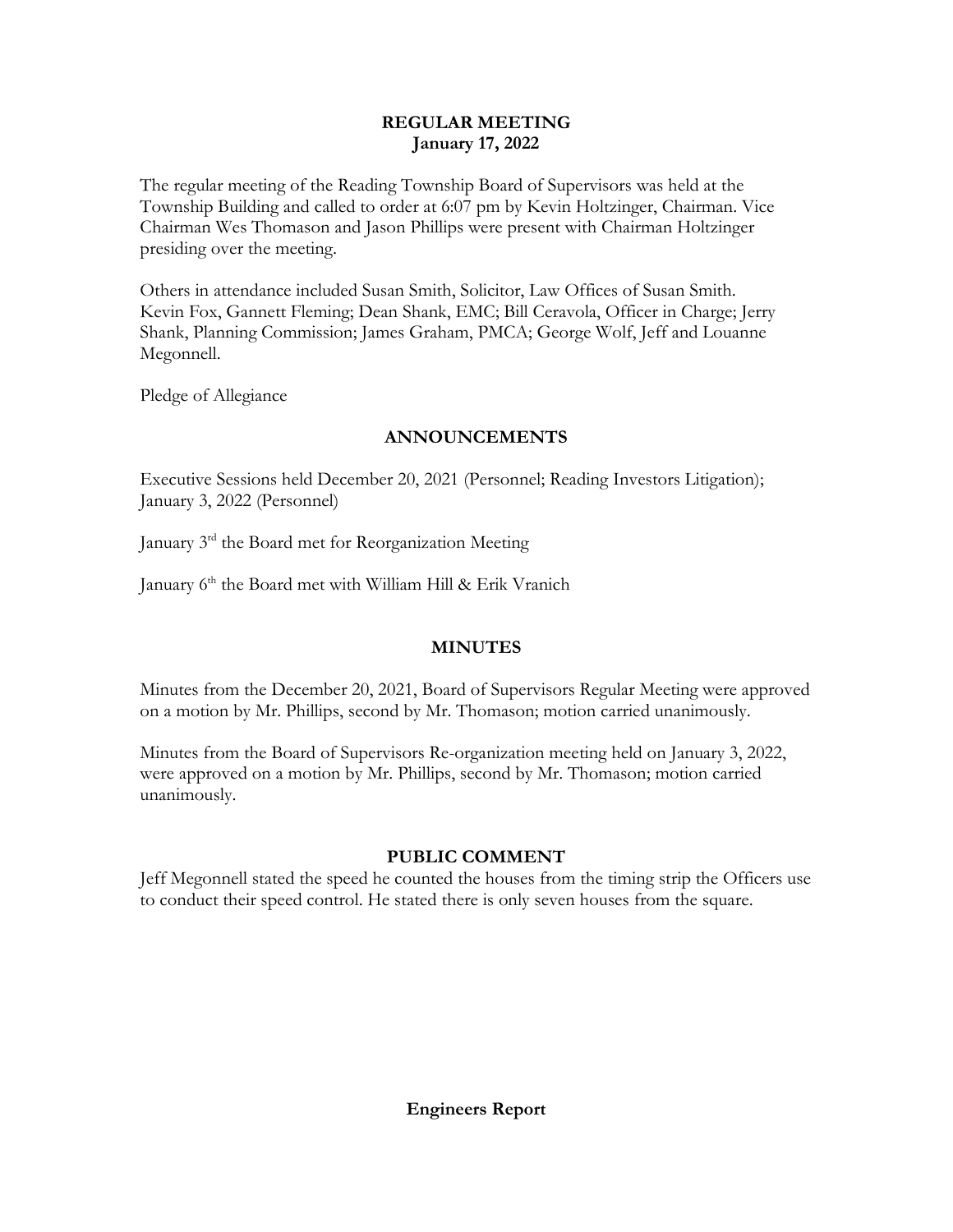#### **Craig Nell Subdivision Plan-second 90-Day Extension for consideration And approval**

Mr. Phillips made a motion to grant the 90-day extension for the Craig Nell Subdivision Plan, second by Mr. Thomason; motion carried unanimously.

## **Dollar General Storm Basins**

Mr. Fox received a letter from Miller Group Holdings, LP which stated they will be looking into the issue as to why the water is not draining into the storm basin. They are also continuing to work with the Conservation District concerning this matter.

## **Chesterfield Update**

Mr. Fox stated Chesterfield would like to change the plans from what was approved. They are proposing putting a pipe underneath the driveways. He will need a waiver from the Township to approve it. They did not file a formal request yet. Mr. Fox advised not allowing the change.

#### **Hampton Heights Legal Matter**

Mr. Fox stated the developer from Hampton Heights and Gannett Fleming will be going in front of an arbitrator concerning Gannett Fleming's fee is involving Hampton Heights Phase IV. The arbitrator will be another professional engineer and if the two parties can not agree on one the court will appoint.

# **BUSINESS MATTERS**

#### **PMCA-Complaints Appeal Procedure**

Mr. James Graham, Code Enforcement Officer, was present from PMCA. Mr. Graham stated one of the complaints that he acted on prompted an appeal. He stated Reading Township is complaint driven. He begins by using a door hanger warning requesting maintenance. If that does not work, he gives a notice of violation. Then there would be a citation given if they still do not comply.

# **2022 Church Road Project**

#### **Bid Packages**

Mr. Phillips made a motion to approve advertising for the 2022 Church Road Project in the Gettysburg Times and the Merchandiser two consecutive weeks in a row on January 24 and January 31, second by Wes Thomason; motion carried.

**Discussion on adding a \$50.00**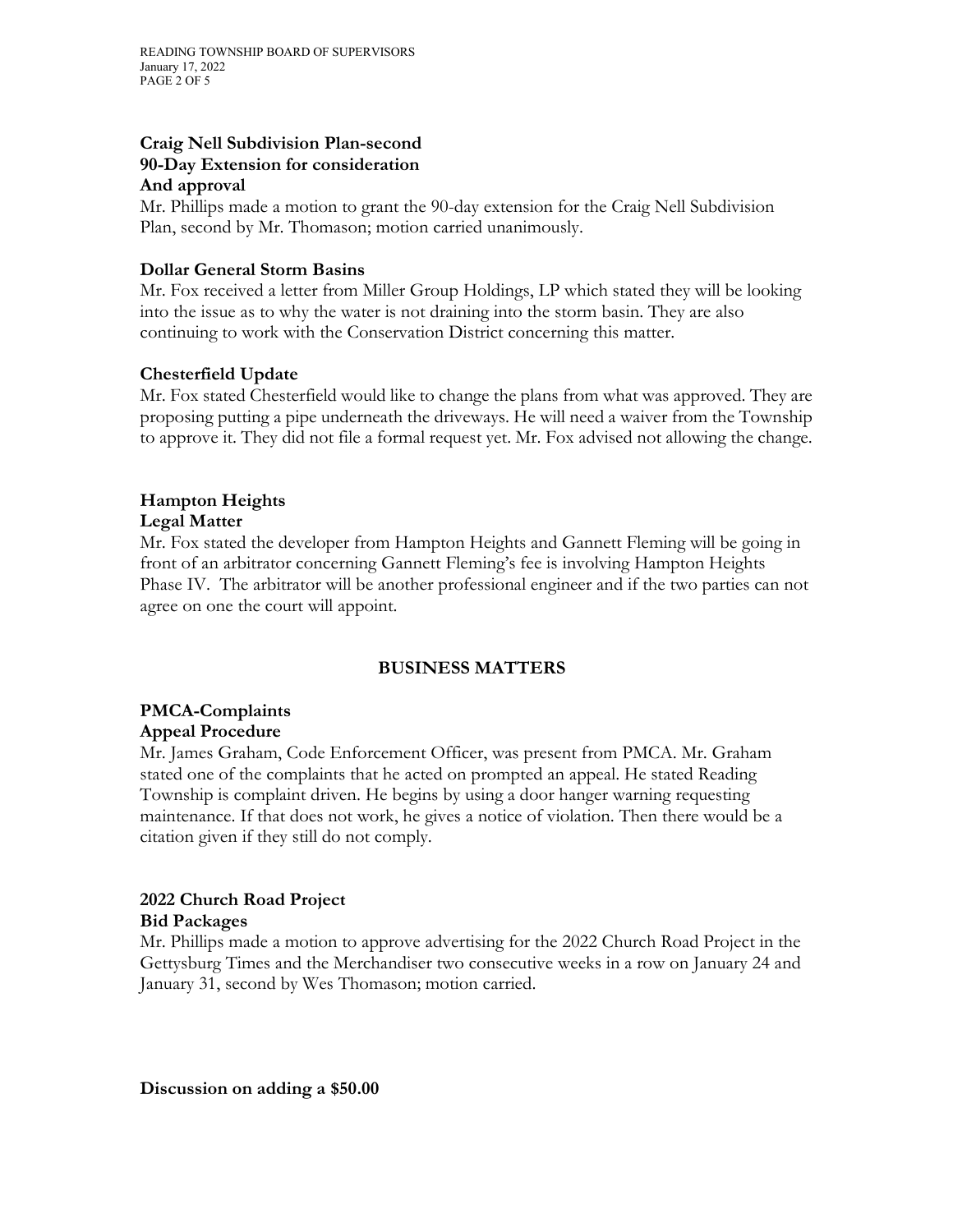READING TOWNSHIP BOARD OF SUPERVISORS January 17, 2022 PAGE 3 OF 5

#### **Administrative fee to Building Permit**

#### **To recover cost**

Mr. Phillips made a motion to amend Resolution 2022-03, Fee Schedule, to include an additional \$50.00 administrative cost per permit effective January 17, 2022, second by Mr. Thomason; motion carried unanimously.

#### **Fire Police Concerns**

Randy Hoover, Co-Captain of station thirty-three, spoke to Chairman Holtzinger before the meeting with some concerns he has. Mr. Hoover stated the school bus drops the kids off on Route 94. He would like more signage posted in the area. They used to pick the kids up at the Hampton Fire Company. The Board would like Ms. Beard to call bus transportation to see if they could return to picking them up at the Fire Company. Mr. Hoover would like to see more signage for bus stops on Route 94.

The second concern, Mr. Hoover would like more lighting around the Circle. Ms. Beard will check with PennDOT. The question was also raised as to why there are no signs to not allow brake retarders. Mr. Phillips stated there must be a road study performed.

Third, Mr. Hoover questioned if there could be rumble strips installed at Lake Meade Road and Route 234. He is concerned about the accidents happening there. Our public work crew has never installed rumble strips.

#### **Codes Administration and Enforcement Ordinance-consider and refer to public hearing**

Attorney Smith made some changes to the Codes Administration and Enforcement Ordinance to designate certain area's to be taken care of enforcing by a certain person. Attorney Smith would like the Board and Township staff to review and get back to her with any questions or concerns.

#### **Resolutions**

#### **2022-06- Appointments to the**

#### **LMMA-consider and adopt**

Resolution 2022-06 is not needed because there was no one being appointed to any positions.

#### **2022-07- Appointments to the**

#### **Planning Commission-consider and adopt**

Mr. Phillips made a motion to approve and adopt Resolution 2022-07, second by Mr. Thomason; motion carried unanimously.

#### **2022-08- Appointments to the**

#### **Zoning Hearing Board-consider and adopt**

Mr. Phillips made a motion to approve and adopt Resolution 2022-08, second by Mr. Thomason; motion carried unanimously.

#### **2022-11-Continuity of Government**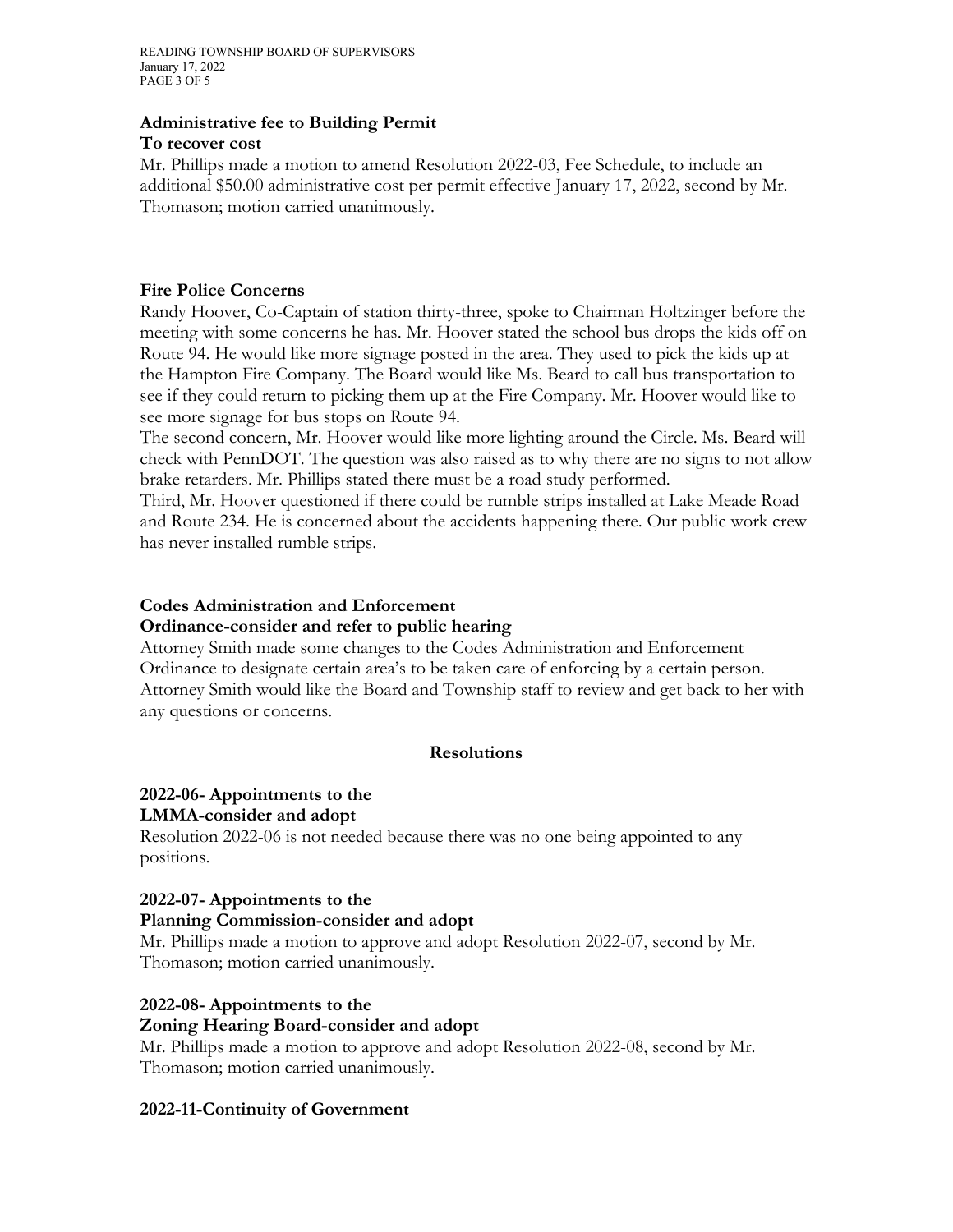Mr. Phillips made a motion to approve and adopt Resolution 2022-11, second by Mr. Thomason; motion carried unanimously.

# **TREASURER'S REPORT**

The Treasurer's Report for the month of December were approved pending audit on a motion by Mr. Phillips, second by Mr. Thomason; motion carried unanimously.

# **ADMINISTRATIVE REPORT**

The Board acknowledged receiving reports from the Police, Public Works, Zoning/Code Enforcement Officer and Building Inspector, Emergency Management, United Hook and Ladder and Northeast Adams Fire & EMS and the RTMA Audited Financial Statement for the year 2021.

Mr. Phillips made a motion to accept the Administrative Reports as presented, second by Mr. Thomason; motion carried unanimously.

# **SOLICITOR'S REPORT**

#### **American Rescue Plans Funds Update**

Attorney Smith reviewed interim guidelines from the Department of the Treasury on how the money can be spent that was received for the American Rescue Plan. The four categories are:

- 1. Recovery of tax loss
- 2. Essential workers' pay at \$13.00 an hour but it is not for the people who worked from home.
- 3. Expenses for sewer, infrastructure, culvert pipes and stormwater.
- 4. Health and economic impacts.

Money can also be given to non-profit organizations if they have their 501© 3 Forms.

#### **Common Interest Ownership Communities Study**

Attorney Smith stated there was a study done in 2011 for common interest ownership communities. This study will be performed again and finished within a year.

# **PUBLIC COMMENT**

Jerry Shank acknowledged Mr. Phillips uncle's passing. He was very involved in the fire company.

Louanne Megonnel stated a yield sign was down at the Hampton Circle. PennDOT was notified.